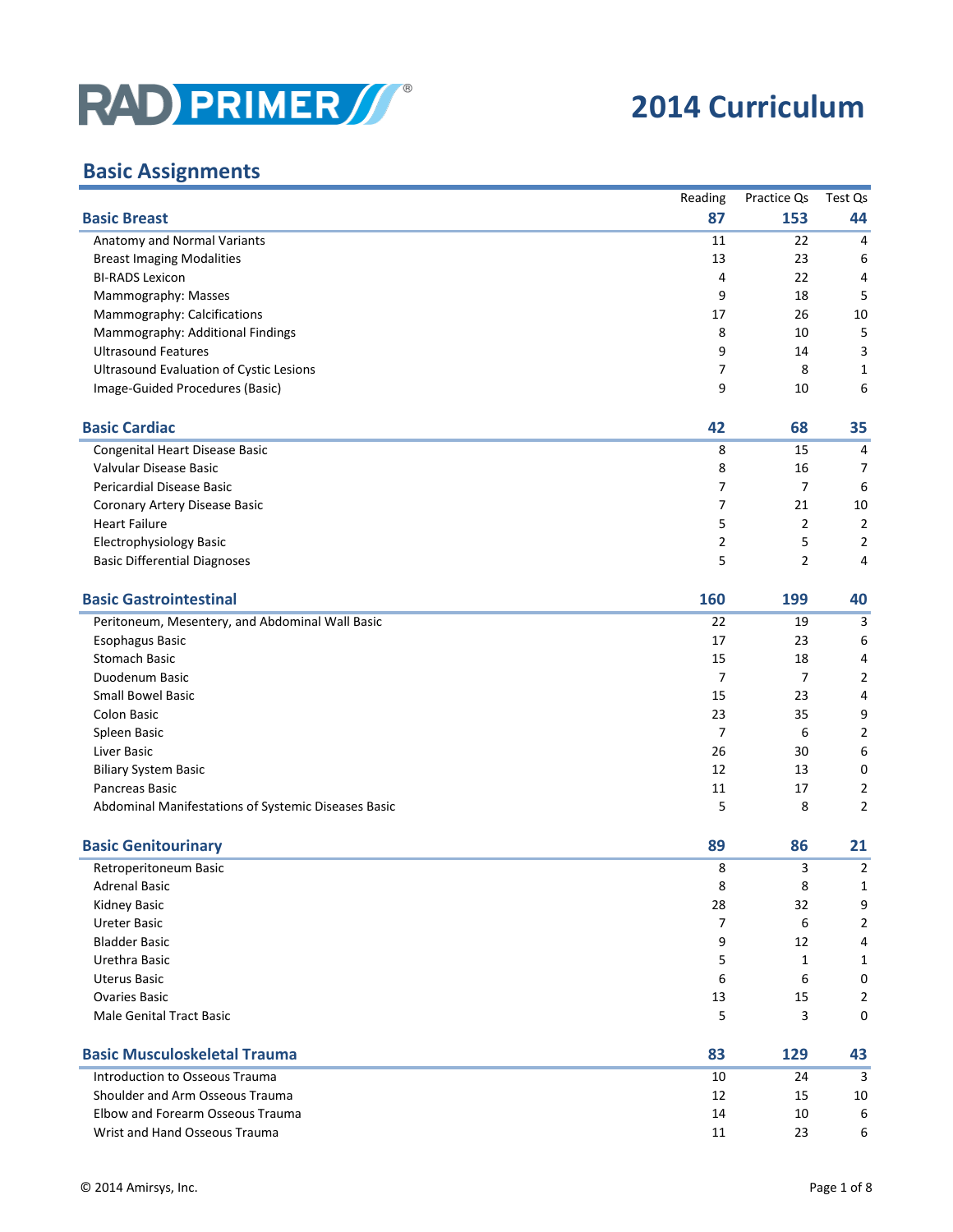| Pelvis, Hip, and Thigh Osseous Trauma                      | 14 | 24             | 7              |
|------------------------------------------------------------|----|----------------|----------------|
| Knee and Leg Osseous Trauma                                | 7  | 10             | 3              |
| Ankle and Foot Osseous Trauma                              | 15 | 23             | 8              |
| <b>Basic Musculoskeletal Non-Traumatic Diseases</b>        | 38 | 63             | 21             |
| Orthopedic Implants                                        | 14 | 21             | 8              |
| Arthritis: Basic Concepts                                  | 19 | 34             | 10             |
| <b>Infection: Basic Concepts</b>                           | 5  | 8              | 3              |
| <b>Basic Neuroradiology Brain</b>                          | 72 | 222            | 38             |
| Anatomy: Scalp, Skull, Meninges                            | 4  | 11             | 2              |
| Anatomy: Supratentorial Brain                              | 3  | 10             | $\overline{2}$ |
| Anatomy: Infratentorial Brain                              | 4  | 8              | 0              |
| Anatomy: Cranial Arteries                                  | 7  | 17             | 4              |
| Anatomy: Veins and Venous Sinuses                          | 3  | $\overline{7}$ | $\overline{2}$ |
| Anatomy: CSF Spaces                                        | 3  | 12             | $\overline{2}$ |
| Primary Effects of CNS Trauma                              | 13 | 43             | 9              |
| Secondary Effects of CNS Trauma                            | 2  | 3              | 2              |
| Nontraumatic Intracranial Hemorrhage                       | 4  | 21             | $\overline{2}$ |
| Cerebral Ischemia/Infarction                               | 10 | 21             | 7              |
| Aneurysms and Subarachnoid Hemorrhage                      | 3  | 9              | 2              |
| Infections                                                 | 6  | 20             | $\mathbf 0$    |
| Toxic/Metabolic Disorders                                  | 2  | 4              | 1              |
| Diseases of the Ventricles and Subarachnoid Spaces         | 3  | 8              | 1              |
| Introduction to Brain Neoplasms and Cysts                  | 5  | 28             | $\overline{2}$ |
| <b>Basic Neuroradiology Head and Neck</b>                  | 57 | 120            | 36             |
| Suprahyoid and Infrahyoid Neck                             | 16 | 24             | 12             |
| Pediatric Head and Neck                                    | 7  | 13             | 5              |
| <b>Sinuses and Orbits</b>                                  | 9  | 12             | 4              |
| Facial Trauma and Other H&N Emergencies                    | 18 | 57             | 9              |
| <b>Cranial Nerves and Skull Base</b>                       | 7  | 14             | 6              |
| <b>Basic Neuroradiology Spine</b>                          | 66 | 141            | 35             |
| Anatomy: Spinal Osseous Structures, Ligaments, and Muscles | 12 | 30             | 12             |
| Anatomy: Spinal Cord, Meninges, Arteries, Veins            | 5  | 6              | $\overline{2}$ |
| Anatomy: Plexi                                             | 3  | 1              | 0              |
| Spinal Trauma                                              | 21 | 46             | 8              |
| Degenerative Disease and Arthritis                         | 16 | 37             | 8              |
| Infection and Inflammatory Disorders                       | 4  | 15             | 3              |
| Spinal Neoplasms Basic                                     | 5  | 6              | $\overline{2}$ |
| <b>Basic Nuclear Medicine</b>                              | 90 | 184            | 26             |
| Neuro Basic                                                | 1  | 8              | 1              |
| <b>Gastrointestinal Basic</b>                              | 13 | 25             | 7              |
| <b>Genitourinary Basic</b>                                 | 6  | 7              | 1              |
| Thoracic                                                   | 4  | 5              | 0              |
| Musculoskeletal Basic                                      | 24 | 20             |                |
| <b>Endocrine Basic</b>                                     | 13 | 15             |                |
| <b>Oncologic Basic</b>                                     | 29 | 25             | 9              |
| <b>Nuclear Medicine Physics</b>                            | 0  | 79             | 0              |
| <b>Basic Obstetrics</b>                                    | 17 | 27             | 8              |
| Normal and Abnormal Early First Trimester                  | 17 | 27             | 8              |
|                                                            |    |                |                |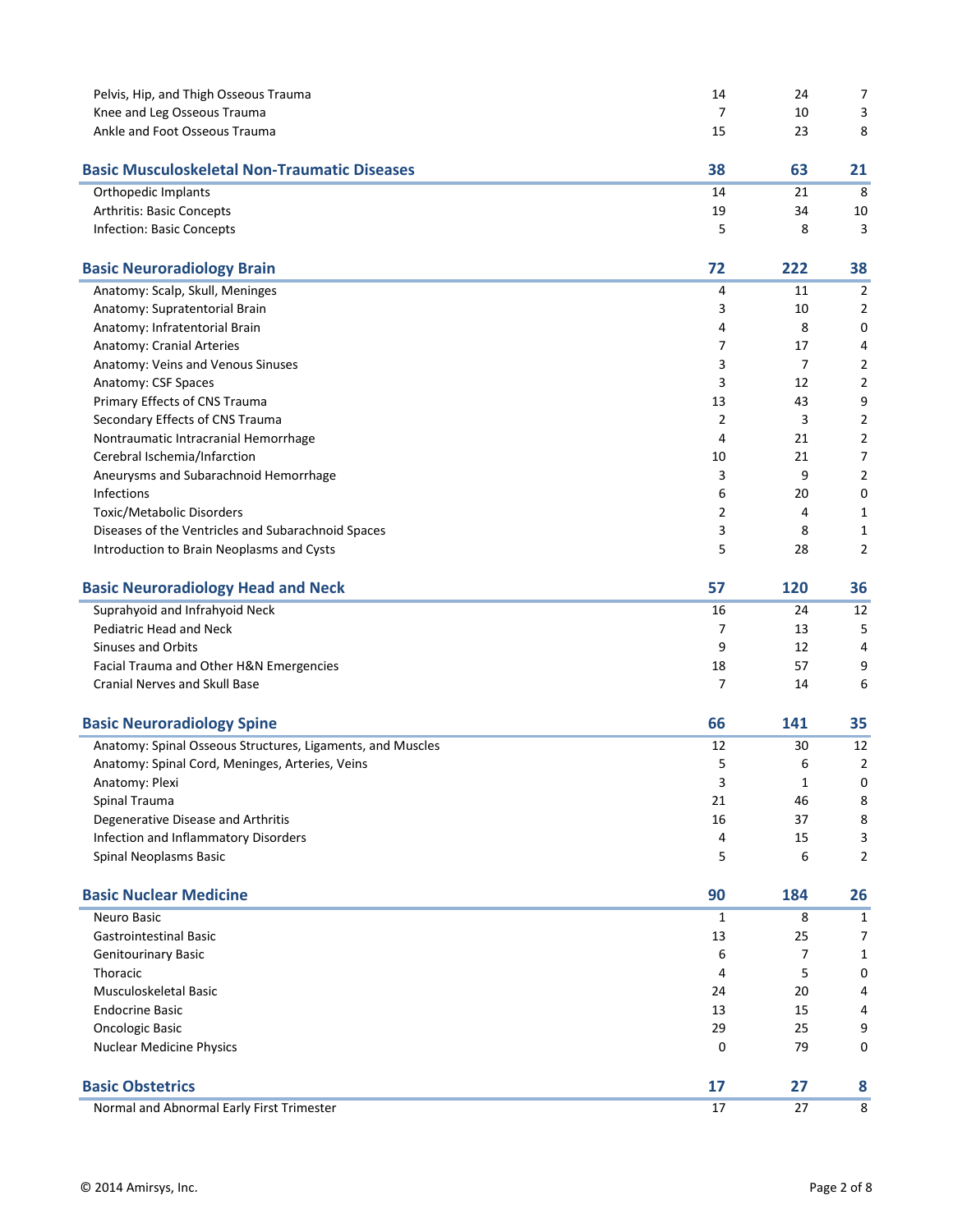| <b>Basic Pediatrics</b>                                     | 120 | 334            | 59             |
|-------------------------------------------------------------|-----|----------------|----------------|
| Airway                                                      | 7   | 12             | 3              |
| Chest                                                       | 9   | 22             | 4              |
| Neonatal and Congenital Chest Abnormalities                 | 11  | 32             | 8              |
| Cardiac                                                     | 10  | 15             | 4              |
| Gastrointestinal                                            | 17  | 46             | 4              |
| <b>Neonatal GI Abnormalities</b>                            | 12  | 44             | 8              |
| Genitourinary                                               | 18  | 60             | 9              |
| Musculoskeletal                                             | 11  | 31             | 8              |
| Brain, Head and Neck                                        | 19  | 57             | 9              |
| Spine                                                       | 6   | 15             | $\overline{2}$ |
| <b>Basic Thoracic</b>                                       | 70  | 86             | 42             |
| Anatomy                                                     | 11  | 25             | 8              |
| Terminology                                                 | 6   | 5              | 3              |
| Chest Radiographic and CT Signs                             | 7   | $\overline{2}$ | 5              |
| Atelectasis and Volume Loss                                 | 8   | 19             | 5              |
| <b>Common Thoracic Conditions</b>                           | 13  | 13             | 7              |
| <b>Trauma</b>                                               | 7   | 7              | 6              |
| <b>Post-Treatment Chest</b>                                 | 4   | 4              | 1              |
| <b>Pleural Diseases</b>                                     | 14  | 11             | $\overline{7}$ |
| <b>Basic Ultrasound</b>                                     | 108 | 165            | 32             |
| Liver Basic                                                 | 18  | 25             | 5              |
| <b>Biliary Tract Basic</b>                                  | 11  | 17             | 4              |
| Pancreas Basic                                              | 7   | 4              | 2              |
| <b>Urinary Tract Basic</b>                                  | 26  | 43             | 5              |
| <b>Renal Transplants</b>                                    | 5   | 8              | 1              |
| <b>Female Pelvis Basic</b>                                  | 21  | 33             | 7              |
| <b>Scrotum Basic</b>                                        | 11  | 26             | 5              |
| Vascular Basic                                              | 9   | 9              | 3              |
| <b>Basic Vascular and Interventional</b>                    | 64  | 39             | 27             |
| Thoracic Aorta and Great Vessels Basic                      | 6   | 3              | 1              |
| Abdominal Aorta and Visceral Vasculature Basic              | 9   | 10             | 5              |
| Vasculature of the Pelvis                                   | 7   | 3              | $\overline{2}$ |
| <b>Pulmonary Vasculature Basic</b>                          | 5   | 5              | 1              |
| <b>Procedures: General Considerations</b>                   | 7   | 4              | 7              |
| Arterial Revascularization and Exclusion Basic              | 6   | 3              | 0              |
| <b>Venous Access Procedures</b>                             | 6   | 5              | 6              |
| Nonvascular Gastrointestinal Procedures                     | 7   | 2              | 1              |
| Nonvascular Biliary Procedures                              | 3   | 1              | 3              |
| Nonvascular Urinary Tract Procedures                        | 3   | 0              | 1              |
| Nonvascular Thoracic Procedures                             | 5   | 3              | $\mathbf 0$    |
| <b>Basic Special Topics Physics *</b>                       | NA  | 179            | NA             |
| Atomic Structure: Composition of the Atom                   |     | 11             |                |
| Electromagnetic Radiation                                   |     | 4              |                |
| <b>Particulate Radiation</b>                                |     | 4              |                |
| Ionizing Radiation Interactions with Matter                 |     | 17             |                |
| <b>Radiation Units</b>                                      |     | 12             |                |
| X-ray Production                                            |     | 0              |                |
| <b>Imaging Science</b>                                      |     | 0              |                |
| Biological Effects of Ionizing Radiation: Radiation Biology |     | 16             |                |
| Radiation Protection and Associated Regulations             |     | 22             |                |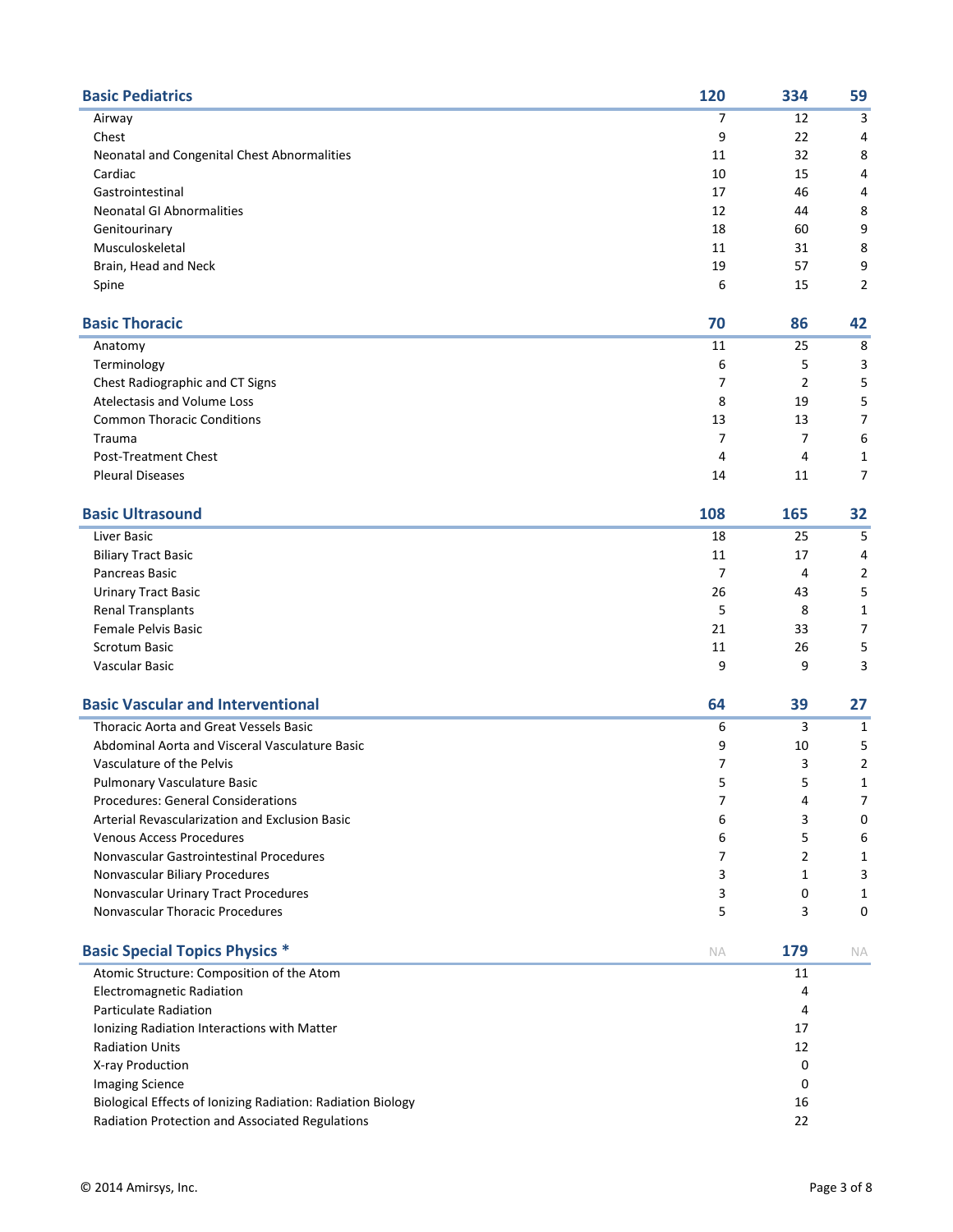| X-ray Projection Imaging: Concepts and Detectors |    |
|--------------------------------------------------|----|
| <b>General Radiography</b>                       |    |
| Mammography                                      |    |
| Fluoroscopy and Interventional Imaging           |    |
| CТ                                               | 38 |
| Ultrasound                                       |    |

## **Intermediate Assignments**

|                                                            | Reading        | Practice Qs    | Test Qs        |
|------------------------------------------------------------|----------------|----------------|----------------|
| <b>Intermediate Breast</b>                                 | 126            | 142            | 45             |
| <b>Breast MR</b>                                           | 13             | 29             | 5              |
| Histopathologic Diagnoses: Benign Lesions                  | 15             | 19             | 8              |
| Histopathologic Diagnoses: Risk Lesions                    | 8              | 6              | $\overline{2}$ |
| Histopathologic Diagnoses: Locally Aggressive Lesions      | 4              | 3              | $\mathbf{1}$   |
| Histopathologic Diagnoses: Malignant Lesions               | 17             | 16             | $\overline{7}$ |
| <b>Breast Signs and Symptoms</b>                           | 17             | 20             | $\overline{4}$ |
| <b>Breast Infection and Inflammation</b>                   | $\overline{4}$ | 6              | $\overline{2}$ |
| Special Topics in Breast Imaging                           | 10             | 10             | $\overline{2}$ |
| Postoperative Imaging Findings                             | 12             | 16             | 2              |
| <b>Breast Cancer: Basic Treatment and Tenets</b>           | $\overline{4}$ | 1              | 1              |
| <b>Treatment Planning Issues</b>                           | 6              | 6              | $\mathbf{1}$   |
| <b>Breast Screening Issues</b>                             | 11             | 6              | $\overline{2}$ |
| Image-Guided Procedures (Intermediate)                     | 5              | 3              | 3              |
| Regulatory                                                 | 0              | 1              | 5              |
| <b>Intermediate Cardiac</b>                                | 56             | 122            | 44             |
| Cardiac Techniques                                         | $\overline{2}$ | $\overline{2}$ | 4              |
| Congenital Heart Disease Intermediate                      | 13             | 30             | 13             |
| Valvular Disease Intermediate                              | 4              | 7              | 3              |
| Pericardial Disease Intermediate                           | 3              | 4              | 3              |
| Cardiac Neoplasms                                          | 9              | 15             | 8              |
| Cardiomyopathy                                             | 10             | 22             | $\overline{7}$ |
| Coronary Artery Disease Intermediate                       | 13             | 41             | 6              |
| Electrophysiology Intermediate                             | $\overline{2}$ | 1              | $\mathbf 0$    |
| <b>Intermediate Gastrointestinal</b>                       | 189            | 194            | 30             |
| Peritoneum, Mesentery, and Abdominal Wall Intermediate     | 27             | 20             | $\mathbf{1}$   |
| Esophagus Intermediate                                     | 17             | 18             | $\overline{2}$ |
| Stomach Intermediate                                       | 14             | 11             | 1              |
| Duodenum Intermediate                                      | 7              | 6              | 1              |
| Small Bowel Intermediate                                   | 20             | 20             | 3              |
| Colon Intermediate                                         | 14             | 12             | $\mathbf 0$    |
| Spleen Intermediate                                        | 10             | 6              | $\mathbf{1}$   |
| Liver Intermediate                                         | 32             | 39             | 11             |
| <b>Biliary System Intermediate</b>                         | 17             | 20             | 3              |
| Pancreas Intermediate                                      | 16             | 22             | 3              |
| Abdominal Manifestations of Systemic Diseases Intermediate | 15             | 20             | $\overline{4}$ |
| <b>Intermediate Genitourinary</b>                          | 169            | 201            | 32             |

| Retroperitoneum Intermediate |    |    |    |
|------------------------------|----|----|----|
| Adrenal Intermediate         | 10 | 17 |    |
| Kidney Intermediate          | 37 | 28 | 12 |
| Ureter Intermediate          |    | 4  |    |
| Bladder Intermediate         |    |    |    |
|                              |    |    |    |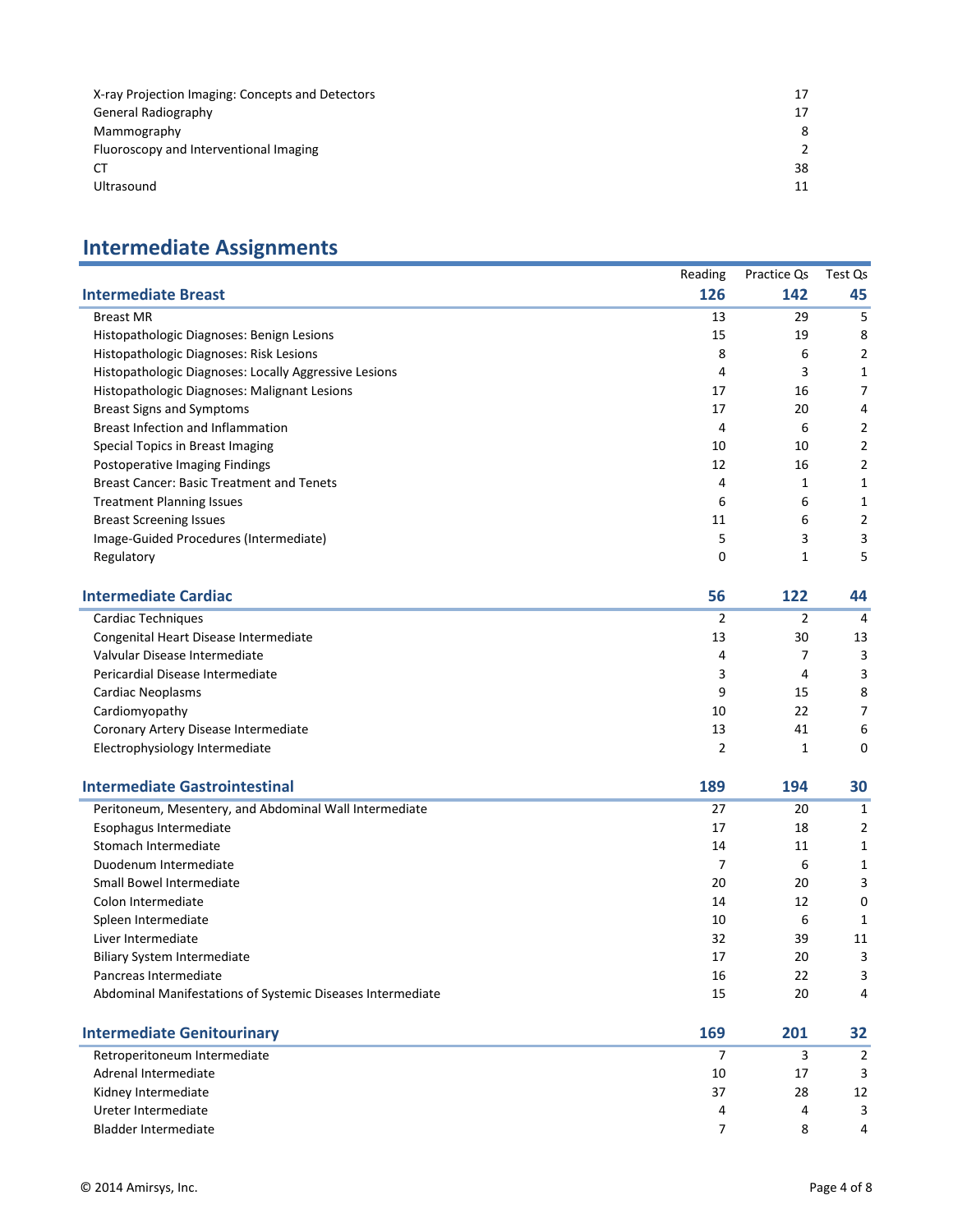| Urethra Intermediate            |    | 4  |   |
|---------------------------------|----|----|---|
| Uterus Intermediate             | 30 | 54 | 4 |
| Cervix                          | 6  | 11 | 0 |
| Ovaries Intermediate            | 29 | 38 | 2 |
| Vulva and Vagina                | 9  | 8  | 0 |
| <b>Fallopian Tubes</b>          | 6  | 9  |   |
| <b>Pelvic Soft Tissues</b>      | 10 | 4  | 0 |
| Male Genital Tract Intermediate | 12 | 13 | 0 |

| <b>Intermediate Musculoskeletal Trauma</b> | 152 | 209 | 86            |
|--------------------------------------------|-----|-----|---------------|
| Osseous Trauma Intermediate                |     |     |               |
| Introduction to Soft Tissue Trauma         | 8   | 14  | 4             |
| Shoulder Trauma Intermediate               | 33  | 53  | 20            |
| Elbow Trauma Intermediate                  | 13  | 19  | $\mathcal{P}$ |
| Wrist and Hand Trauma Intermediate         | 12  | 17  | 4             |
| Pelvis, Hip, and Thigh Trauma Intermediate | 22  | 18  | 11            |
| Knee and Leg Trauma Intermediate           | 38  | 59  | 28            |
| Ankle and Foot Trauma Intermediate         | 24  | 27  | 15            |

| <b>Intermediate Musculoskeletal Non-Traumatic Diseases</b>                     | 145 | 290 | 81 |
|--------------------------------------------------------------------------------|-----|-----|----|
| Orthopedic Implants: Intermediate                                              | 6   |     | 3  |
| Arthritis: Intermediate Concepts                                               | 11  | 8   | 7  |
| <b>Arthritis: Uncommon Processes and Mimics</b>                                | 24  | 46  | 10 |
| Infection: Intermediate Concepts                                               | 10  | 11  | 4  |
| Metabolic Bone Disease                                                         | 9   | 15  | 4  |
| <b>Osteonecrosis</b>                                                           | 8   | 17  | 4  |
| Introduction to Musculoskeletal Tumors                                         | 3   |     | 1  |
| <b>Bone-Forming Tumors</b>                                                     | 8   | 19  | 8  |
| Cartilage-Forming Tumors                                                       | 5   | 23  | 4  |
| <b>Marrow Tumors</b>                                                           | 6   | 16  | 3  |
| <b>Other Osseous Tumors</b>                                                    | 3   | 9   | 2  |
| <b>Tumor-like Conditions</b>                                                   | 6   | 23  | 4  |
| Soft Tissue Tumors: Adipocytic                                                 | 6   | 10  | 4  |
| Fibroblastic and So-Called Fibrohistiocytic Tumors                             | 5   | 10  | 2  |
| <b>Other Soft Tissue Tumors</b>                                                |     | 18  | 4  |
| <b>Congenital and Developmental Abnormalities</b>                              | 11  | 26  | 9  |
| Skeletal Dysplasia                                                             | 5   | 4   | 4  |
| Systemic Diseases with MSK Involvement                                         | 8   | 16  | 3  |
| Treatment-related Diseases and Diseases of Nutritional Deficiency or Ingestion | 4   | 11  |    |

| <b>Intermediate Neuroradiology Brain</b>           | 247 | 559 | 60 |
|----------------------------------------------------|-----|-----|----|
| Anatomy: Intermediate 1                            | 15  | 51  | 3  |
| Anatomy: Intermediate 2                            | 17  | 61  | 4  |
| Anatomy: Cranial Nerves                            | 13  | 49  |    |
| Congenital/Genetic                                 | 22  | 48  | 8  |
| <b>Vascular Malformations</b>                      | 10  | 26  |    |
| Primary Effects of CNS Trauma                      | 13  | 30  | 5  |
| Secondary Effects of CNS Trauma                    | 5   | 14  |    |
| Cerebral Ischemia/Infarction                       | 23  | 42  |    |
| Aneurysms and Subarachnoid Hemorrhage              | 5   | 8   |    |
| Nontraumatic Intracranial Hemorrhage               | 6   | 10  |    |
| Vasculopathies                                     | 7   | 13  | 2  |
| <b>Infections</b>                                  | 18  | 50  | 5  |
| Acquired Toxic/Metabolic Disorders                 | 10  | 15  |    |
| Diseases of the Ventricles and Subarachnoid Spaces | 6   | 4   |    |
| Dementia and Brain Degeneration                    | 6   | 3   | 0  |
|                                                    |     |     |    |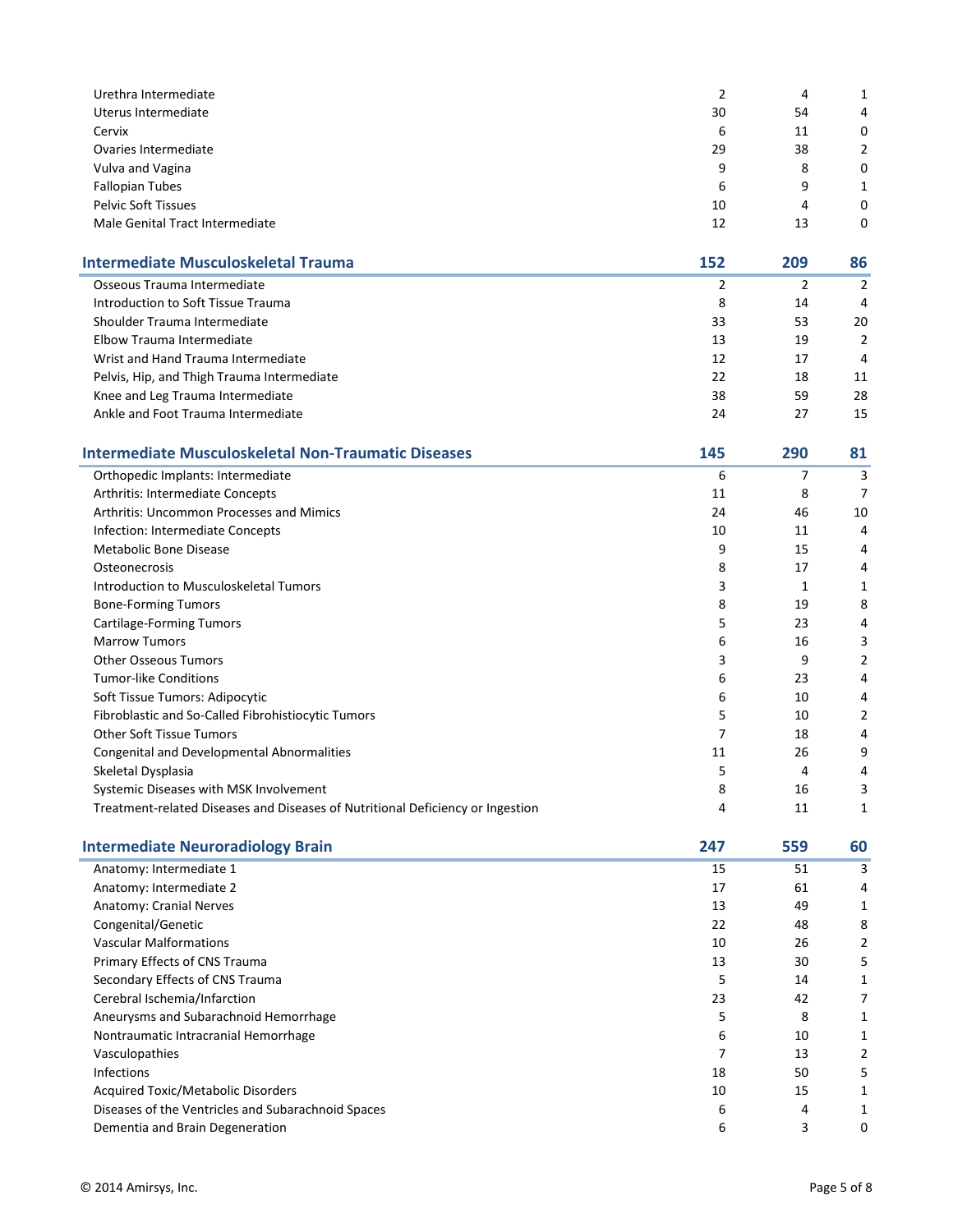| <b>Benign Neoplasms</b>                                       | 20     | 44       | 5                        |
|---------------------------------------------------------------|--------|----------|--------------------------|
| Malignant Neoplasms, Low Grade                                | 10     | 10       |                          |
| Malignant Neoplasms, High Grade                               | 14     | 40       | 4                        |
| Inflammation/Demyelinating Disease                            | 9      | 19       | $\overline{\mathbf{c}}$  |
| Nonneoplastic Cysts                                           | 18     | 22       | 5                        |
| <b>Intermediate Neuroradiology Head and Neck</b>              | 147    | 200      | 69                       |
| Suprahyoid Neck and Oral Cavity                               | 29     | 40       | 22                       |
| Infrahyoid Neck and Lymph Nodes                               | 30     | 28       | 13                       |
| <b>Pediatric Head and Neck Diseases</b>                       | 10     | 9        | $\overline{\mathbf{c}}$  |
| Essentials of Head and Neck Squamous Cell Carcinoma           | 9      | 13       | 5                        |
| Sinuses and Face                                              | 19     | 32       | 10                       |
| Orbits                                                        | 10     | 18       | 5                        |
| Anterior/Central Skull Base and Cranial Nerves 1-6            | 10     | 8        | 4                        |
| Posterior Skull Base and Cranial Nerves 9-12                  | 8      | 11       | 3                        |
| Temporal Bone and Cranial Nerves 7-8                          | 22     | 41       | 5                        |
| <b>Intermediate Neuroradiology Spine</b>                      | 183    | 207      | 53                       |
| Anatomy: Spinal Osseous Structures, Ligaments, and Muscles    | 10     | 4        | 1                        |
| Anatomy: Spinal Cord, Meninges, Arteries, Veins               | 5      | 2        | 1                        |
| Anatomy: Plexi                                                | 3      | 1        | 0                        |
| <b>Congenital and Genetic Disorders</b>                       | 32     | 41       | 8                        |
| <b>Vascular Disorders</b>                                     | 5      | 12       | 3                        |
| Spinal Trauma                                                 | 21     | 18       | 7                        |
| Degenerative Disease and Arthritis                            | 32     | 25       | 11                       |
| Infection and Inflammatory Disorders                          | 21     | 23       | 6                        |
| Spinal Neoplasms, Benign                                      | 23     | 34       | 7                        |
| Spinal Neoplasms, Malignant                                   | 19     | 27       | 6                        |
| Postoperative Spine                                           | 12     | 20       | 3                        |
| <b>Intermediate Nuclear Medicine</b>                          | 95     | 158      | 26                       |
| Neuro Intermediate                                            | 17     | 23       | 3                        |
| Gastrointestinal Intermediate                                 | 3      | 7        | 1                        |
| Genitourinary Intermediate                                    | 4      | 3        | 0                        |
| Musculoskeletal Intermediate                                  | 22     | 18       | 5                        |
| Cardiac                                                       | 5      | 9        | 5                        |
| Endocrine Intermediate                                        | 6      | 10       | $\overline{\phantom{a}}$ |
| Oncologic Intermediate                                        | 14     | 12       | $\overline{c}$           |
| Infection/Inflammation                                        | 15     | 19       | 3                        |
| Procedures and Therapies                                      | 9      | 4        | 2                        |
| Nuclear Medicine QA/QC                                        | 0      | 6        | $\overline{c}$           |
| Radioisotopes and Safety                                      | 0      | 47       | 1                        |
| <b>Intermediate Obstetrics</b>                                | 140    | 186      | 50                       |
| <b>Fetal Brain</b>                                            | 22     | 31       | 10                       |
| Fetal Face and Neck, Spine                                    | 14     | 13       | 7                        |
| Fetal Chest and Heart                                         | 16     | 11       | 4                        |
| Fetal Abdominal Wall and Gastrointestinal Tract               | 18     | 25       | 3                        |
| <b>Fetal Genitourinary Tract</b>                              | 16     | 17       | 7                        |
| Fetal Musculoskeletal System                                  | 6      | 9        | 1                        |
| Placenta, Membranes, and Umbilical Cord                       | 10     | 15       | 1                        |
| <b>Multiple Gestations</b><br><b>Chromosomal Anomalies</b>    | 8<br>7 | 10<br>15 | 1<br>6                   |
| Fluid, Growth, and Well-Being                                 | 10     | 7        | 4                        |
| Maternal Conditions in Pregnancy and Postpartum Complications | 13     | 33       | 6                        |
|                                                               |        |          |                          |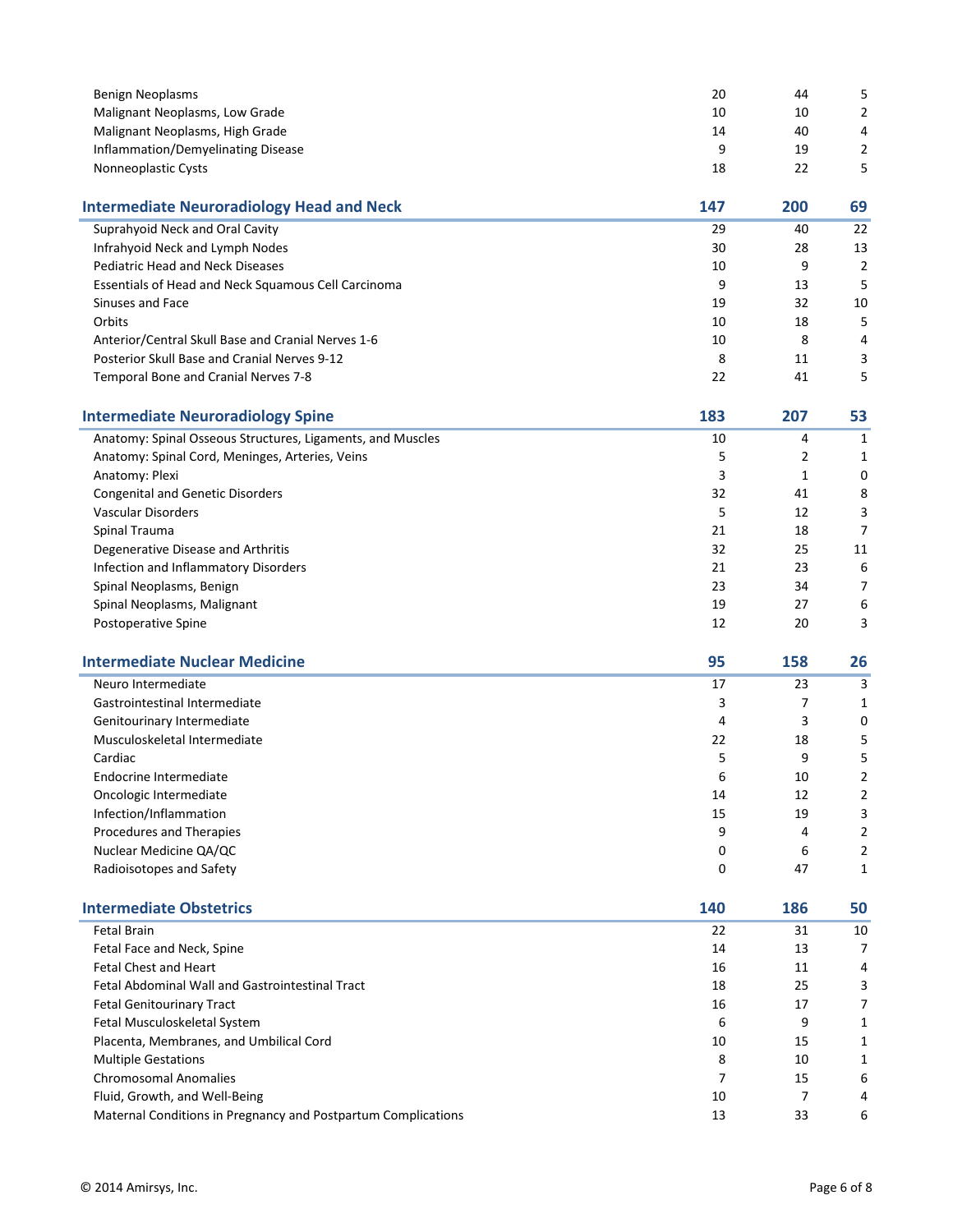| <b>Intermediate Pediatrics</b> | 117 | 278 | 54 |
|--------------------------------|-----|-----|----|
| Airways and Chest              | 12  | 21  | 8  |
| Cardiac                        | 14  | 23  | 4  |
| Gastrointestinal               | 18  | 40  | 1  |
| Genitourinary                  | 13  | 35  | 9  |
| Musculoskeletal                | 21  | 42  | 12 |
| Soft Tissue and Osseous Tumors | 15  | 61  |    |
| Brain, Head and Neck           | 24  | 56  | 13 |

| <b>Intermediate Thoracic</b>                                                          | 294 | 307 | 33 |
|---------------------------------------------------------------------------------------|-----|-----|----|
| Terminology                                                                           | 19  | 12  | 6  |
| Chest Radiographic and CT Signs                                                       | 13  | 19  | 2  |
| Atelectasis and Volume Loss                                                           | 4   | 4   | 1  |
| Developmental Abnormalities: Cardiac and Circulatory                                  | 14  | 15  | 2  |
| Developmental Abnormalities: Noncardiac and Noncirculatory                            | 12  | 13  | 3  |
| Airways Diseases: Neoplasm, Airway Narrowing, and Wall Thickening                     | 14  | 11  | 0  |
| Airways Diseases: Bronchial Dilatation and Emphysema/Small Airways Disease            | 20  | 24  | 1  |
| <b>Infections: General Considerations and Bacteria</b>                                | 16  | 16  | 3  |
| Infections: Tuberculosis, Viruses, and Fungi                                          | 18  | 21  | 1  |
| <b>Pulmonary Neoplasms</b>                                                            | 17  | 20  | 0  |
| Interstitial, Diffuse, and Inhalational Lung Disease                                  | 24  | 33  | 5  |
| Connective Tissue Disorders, Immunological Diseases, and Vasculitis                   | 10  | 5   | 3  |
| Mediastinal Abnormalities: Neoplasms, Lymphadenopathy, and Cysts                      | 22  | 18  | 3  |
| Mediastinal Abnormalities: Vascular, Glandular, Esophageal, Miscellaneous             | 11  | 15  | 0  |
| Cardiovascular Disorders: Diseases of the Aorta and Great Vessels                     | 12  | 10  | 0  |
| Cardiovascular Disorders: Pulmonary Edema, Pulmonary Hypertension, and Thromboembolic | 5   | 7   | 0  |
| Disease                                                                               |     |     |    |
| Cardiovascular Disorders: Diseases of the Heart and Pericardium                       | 16  | 15  | 0  |
| Trauma                                                                                | 9   | 18  | 0  |
| Post-Treatment Chest: Surgical Procedures and Complications                           | 10  | 10  | 1  |
| Post-Treatment Chest: Radiation, Chemotherapy, Ablation                               | 4   | 4   | 1  |
| <b>Pleural Diseases</b>                                                               | 10  | 8   | 1  |
| Chest Wall and Diaphragm                                                              | 14  | 9   | 0  |
|                                                                                       |     |     |    |

| 23<br>Liver Intermediate<br>28<br>7<br><b>Biliary Tract Intermediate</b><br>15<br>24<br>4<br>12<br>9<br>Spleen<br>2<br>12<br>Pancreas Intermediate<br>8<br>2 |
|--------------------------------------------------------------------------------------------------------------------------------------------------------------|
|                                                                                                                                                              |
|                                                                                                                                                              |
|                                                                                                                                                              |
|                                                                                                                                                              |
| <b>Adrenal Gland</b><br>10<br>6<br>2                                                                                                                         |
| 21<br>26<br>Urinary Tract Intermediate<br>8                                                                                                                  |
| Female Pelvis Intermediate<br>15<br>21<br>5.                                                                                                                 |
| 5<br>5<br>0<br>Prostate                                                                                                                                      |
| Scrotum Intermediate<br>12<br>15<br>4                                                                                                                        |
| Vascular Intermediate<br>8<br>3<br>10                                                                                                                        |
| Abdominal Wall/Peritoneal Cavity<br>12<br>3<br>14                                                                                                            |
| Thyroid/Parathyroid<br>16<br>3<br>11                                                                                                                         |

| <b>Intermediate Vascular and Interventional</b>       | 121 | 69 |          |
|-------------------------------------------------------|-----|----|----------|
| Thoracic Aorta and Great Vessels Intermediate         | 12  | 8  |          |
| Abdominal Aorta and Visceral Vasculature Intermediate | 11  | 10 |          |
| Pulmonary Vasculature Intermediate                    | 4   |    | $\Omega$ |
| Arterial Revascularization and Exclusion Intermediate |     |    |          |
| <b>Venous Interventions</b>                           | 17  | 11 | 8        |
| Portal Hypertension and Portal Vein Interventions     | 8   | 6  |          |
| <b>Renal Vasculature</b>                              | 11  | b  | 4        |